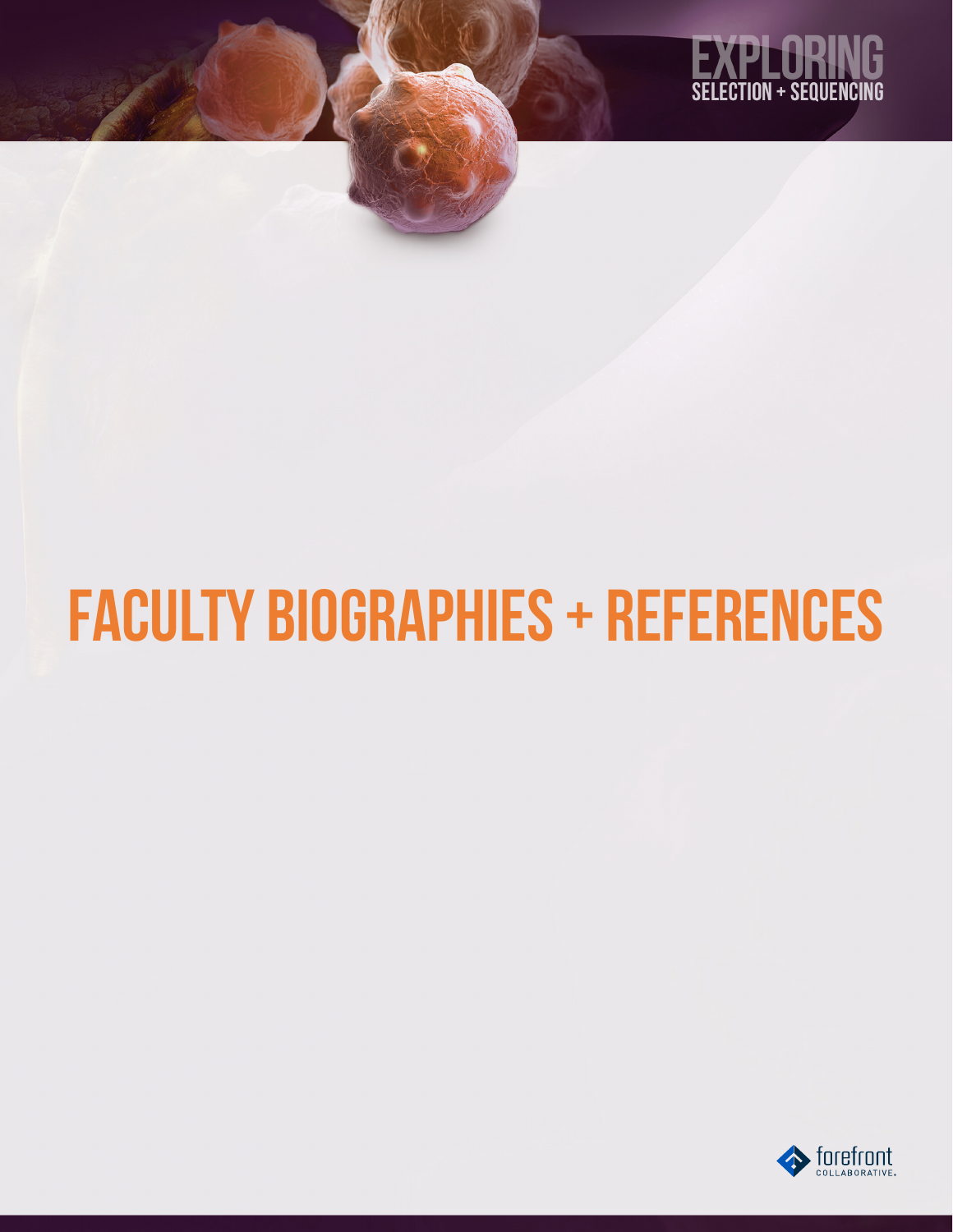

### Elizabeth Prechtel Dunphy, DNP, RN, ANP-BC, AOCN

Nurse Practitioner, Medical Oncology Abramson Cancer Center Penn Presbyterian Medical Center Advanced Senior Lecturer B Biobehavioral and Health Sciences Division Adult Oncology Specialty Minor/Post Masters Certificate University of Pennsylvania School of Nursing Philadelphia, Pennsylvania

Elizabeth Prechtel Dunphy, DNP, RN, ANP-BC, AOCN, is a medical oncology nurse practitioner who specializes in gastrointestinal malignancies at the Abramson Cancer Center at Penn Presbyterian Medical Center and Advanced Senior Lecturer B at the University of Pennsylvania School of Nursing in Philadelphia. Additionally, she serves on the faculty for the Adult Oncology Minor/Post Masters Certificate program. Dr. Dunphy received her master's degree from the University of Pennsylvania and her Doctor of Nursing Practice degree from Villanova University in Villanova, Pennsylvania.

Dr. Dunphy has been member of various committees for the Oncology Nursing Certification Corporation, including the inaugural Chairperson for Individual Learning Needs Assessment (ILNA) Development Committee for the Advanced Oncology Certified Nurse Practitioner ILNA Program. She has authored several articles and book chapters and was Co-Editor of the *Guide to Cancer Immunotherapy* published by the Oncology Nursing Society. Dr. Dunphy has presented locally and nationally on topics related to gastrointestinal oncology.

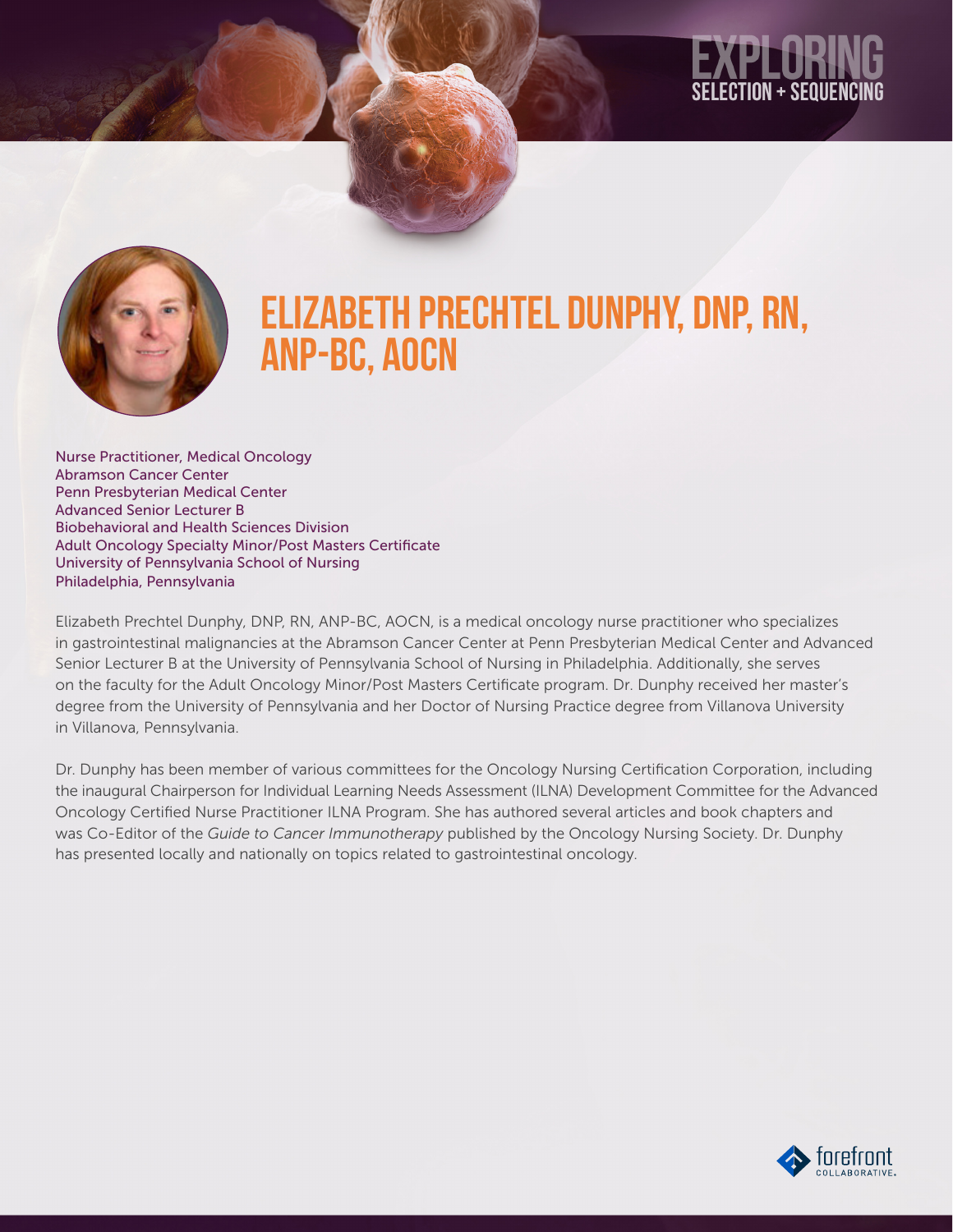

### CATHERINE FRENETTE, MD, FAST, AGAF, FAASLD

Medical Director, Liver Transplantation Scripps Center for Organ Transplantation Scripps Green Hospital Director, Liver and Hepatocellular Cancer Program Scripps MD Anderson Cancer Center La Jolla, California

Catherine Frenette, MD, FAST, AGAF, FAASLD is Medical Director of Liver Transplantation at the Scripps Center for Organ Transplantation at Scripps Green Hospital in La Jolla, California, and of the Liver and Hepatocellular Cancer Program at Scripps MD Anderson Cancer Center in San Diego, California. She received her medical degree from Rush Medical College in Chicago, Illinois, before completing training in Internal Medicine at the Scripps Mercy Hospital in San Diego before completing training in Gastroenterology with a focus on Transplant Hepatology at the Scripps Clinic in La Jolla.

Dr. Frenette is a Fellow of the American Society of Transplantation and the American Gastroenterological Association. She has worked diligently to provide excellent medical care to patients with end-stage liver disease and liver cancer. Dr. Frenette has been principle or co-investigator for multiple clinical trials related to liver disease and liver cancer, and she serves a key role in the training of gastroenterology fellows and internal medicine residents. She has served the community through the American Liver Foundation, where she serves as Vice-Chair of the local Medical Advisory Committee and is on the National Executive Committee.

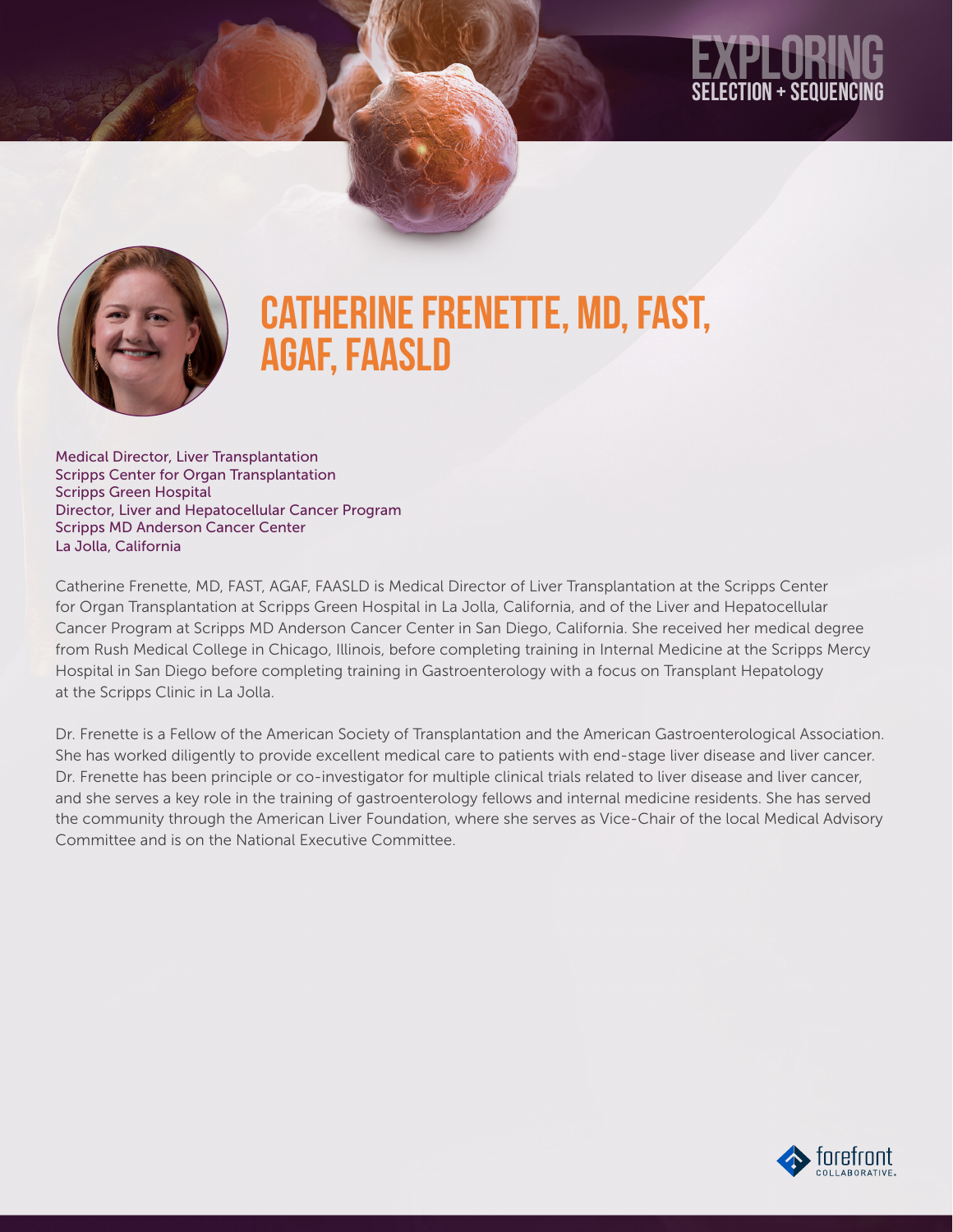# SELECTION + SEQUENC



## Andrew X. Zhu, MD, PhD

Director, Jiahui International Cancer Center Shanghai, China Director Emeritus, Liver Cancer Program Massachusetts General Hospital Cancer Center Professor of Medicine, Harvard Medical School Boston, Massachusetts

Andrew X. Zhu, MD, PhD, is Director of the Jiahui International Cancer Center in Shanghai, China, Director Emeritus of the Liver Cancer Program at the Massachusetts General Hospital Cancer Center, and Professor of Medicine at Harvard Medical School in Boston, Massachusetts.

Dr. Zhu's research focuses on developing more effective therapies for hepatocellular carcinoma (HCC) and cholangiocarcinoma; developing novel molecular and imaging biomarkers for targeted therapeutics that have prognostic and/or predictive significance; and defining and characterizing known or novel genetic mutations in HCC and cholangiocarcinoma, assessing their potential correlation with clinical outcomes and as therapeutic targets, and dissecting the molecular mechanisms of drug resistance to targeted therapy. As a widely published author, he has served as a principal investigator in many clinical trials in HCC, cholangiocarcinoma, and other gastrointestinal cancers.

Dr. Zhu is an internationally recognized authority in HCC and cholangiocarcinoma, and he led early efforts of developing several molecularly targeted, immunotherapeutic agents and combination regimens in liver cancers that led to regulatory approval and studying the predictive and surrogate molecular and imaging biomarkers. Dr. Zhu is a founding member of the International Liver Cancer Association, a Fellow of the American College of Physicians, and a member of the American Society of Clinical Oncology and the American Association for Cancer Research. He has served on a number of national committees and tasks forces in the research and study of liver cancer and disease, and he has received several awards for his work, including the V Foundation Translational Research Award, the Lorenzo Cappussotti Award, and the Jonathan Kraft Translational Award.

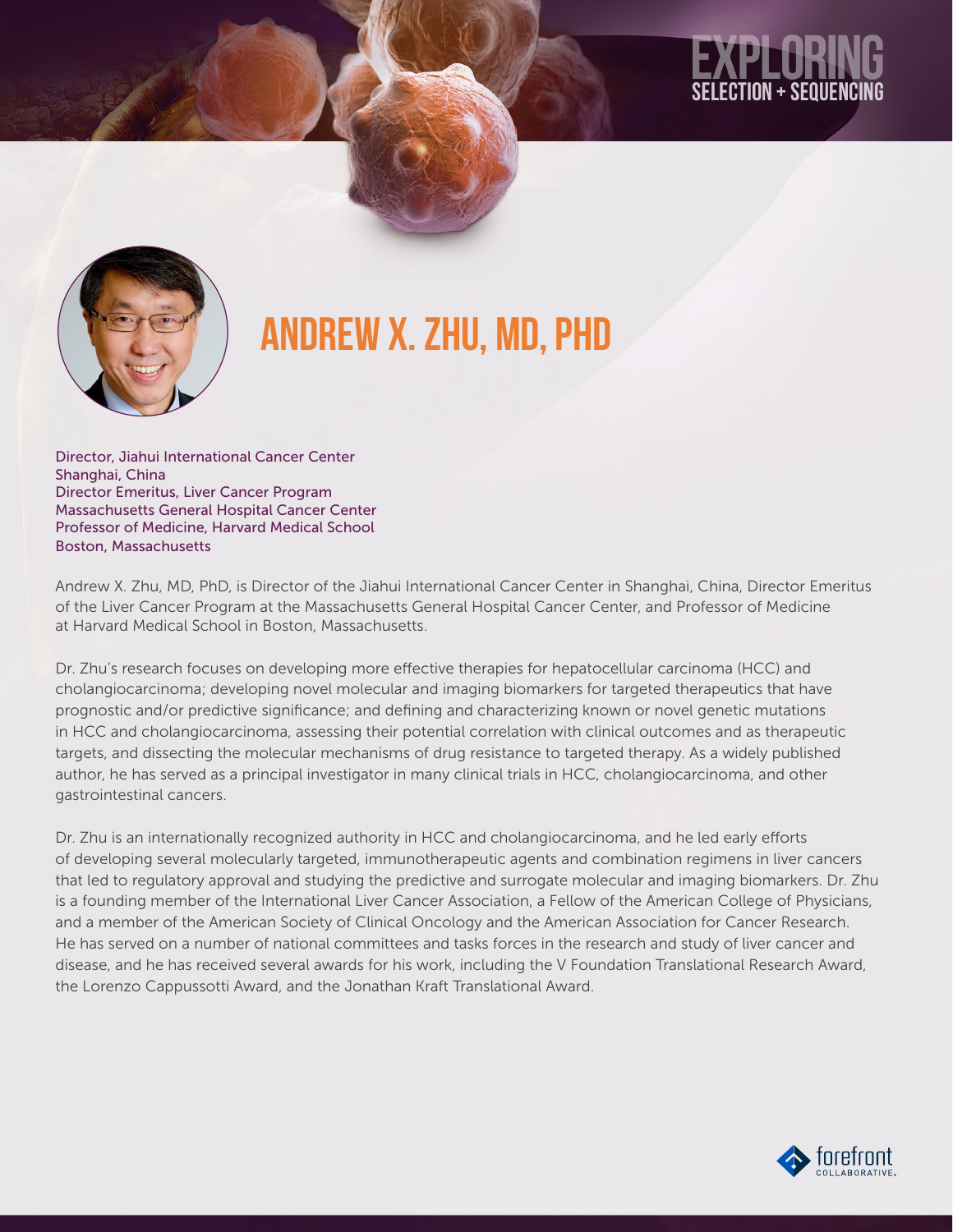# ECTION + SEOUENC

### **REFERENCES**

#### ABSTRACTS, PUBLICATIONS, AND WEBSITES

Abou-Alfa GK, Meyer T, Cheng AL, et al. [Cabozantinib in Patients with Advanced and Progressing Hepatocellular Carcinoma](https://www.nejm.org/doi/full/10.1056/nejmoa1717002). *N Engl J Med*. 2018;379(1):54-63.

Bouattour M, Mehta N, He AR, Cohen EI, Nault JC. [Systemic treatment for advanced hepatocellular carcinoma](https://www.karger.com/Article/FullText/496439). *Liver Cancer*. 2019;8(5):341-358.

Bruix J, Qin S, Merle P, et al. [Regorafenib for patients with hepatocellular carcinoma who progressed on sorafenib treatment](https://pubmed.ncbi.nlm.nih.gov/27932229/) [\(RESORCE\): a randomised, double-blind, placebo-controlled, phase 3 trial](https://pubmed.ncbi.nlm.nih.gov/27932229/). *Lancet*. 2017;389(10064):56-66.

Cheng A-L, Finn RS, Qin S, et al. [Phase III trial of lenvatinib \(LEN\) vs sorafenib \(SOR\) in first-line treatment of patients \(pts\)](https://ascopubs.org/doi/abs/10.1200/jco.2017.35.15_suppl.4001) [with unresectable hepatocellular carcinoma \(uHCC\)](https://ascopubs.org/doi/abs/10.1200/jco.2017.35.15_suppl.4001). *J Clin Oncol*. 2017;35(15 suppl):4001-4001.

Cheng AL, Kang YK, Chen Z, et al. [Efficacy and safety of sorafenib in patients in the Asia-Pacific region with advanced hepatocellular](https://pubmed.ncbi.nlm.nih.gov/19095497/)  [carcinoma: a phase III randomised, double-blind, placebo-controlled trial.](https://pubmed.ncbi.nlm.nih.gov/19095497/) *Lancet Oncol*. 2009;10(1):25-34.

Cheng AL, Qin S, Ikeda M, et al. *IMbrave150: Efficacy and safety results from a ph III study evaluating atezolizumab (atezo) +* [bevacizumab \(bev\) vs sorafenib \(Sor\) as first treatment \(tx\) for patients \(pts\) with unresectable hepatocellular carcinoma \(HCC\)](https://www.annalsofoncology.org/article/S0923-7534(19)58207-2/fulltext). *Annals of Oncology*. 2019;30(suppl 9):ix186-ix187.

Crocenzi TS, El-Khoueiry AB, Yau TC, et al. [Nivolumab \(nivo\) in sorafenib \(sor\)-naive and -experienced pts with advanced](https://ascopubs.org/doi/abs/10.1200/JCO.2017.35.15_suppl.4013/) [hepatocellular carcinoma \(HCC\): CheckMate 040 study.](https://ascopubs.org/doi/abs/10.1200/JCO.2017.35.15_suppl.4013/) *J Clin Oncol*. 2017;35(15\_suppl):4013-4013.

Finn RS, Qin S, Ikeda M, et al. [Atezolizumab plus Bevacizumab in Unresectable Hepatocellular Carcinoma.](https://www.nejm.org/doi/10.1056/NEJMoa1915745) *N Engl J Med*. 2020; 382(20):1894-1905.

Johnston MP, Khakoo SI. [Immunotherapy for hepatocellular carcinoma: Current and future.](https://www.wjgnet.com/1007-9327/full/v25/i24/2977.htm) *World J Gastroenterol*. 2019;25(24): 2977-2989.

Kallini JR, Gabr A, Thorlund K, et al. [Comparison of the Adverse Event Profile of TheraSphere® with SIR-Spheres® for the Treatment](https://pubmed.ncbi.nlm.nih.gov/28246879/) [of Unresectable Hepatocellular Carcinoma: A Systematic Review](https://pubmed.ncbi.nlm.nih.gov/28246879/). *Cardiovasc Intervent Radiol.* 2017;40(7):1033-1043.

Kudo M, Finn RS, Qin S, et al. [Lenvatinib versus sorafenib in first-line treatment of patients with unresectable hepatocellular](https://pubmed.ncbi.nlm.nih.gov/29433850/) [carcinoma: a randomised phase 3 non-inferiority trial.](https://pubmed.ncbi.nlm.nih.gov/29433850/) *Lancet*. 2018;391(10126):1163-1173.

Lee, A., Lee, F. [Medical oncology management of advanced hepatocellular carcinoma 2019: a reality check](https://pubmed.ncbi.nlm.nih.gov/31863306/). *Front. Med*. 2020; 14(3):273–283.

Llovet JM, Ricci S, Mazzaferro V, et al. [Sorafenib in advanced hepatocellular carcinoma](https://www.nejm.org/doi/full/10.1056/nejmoa0708857). *N Engl J Med*. 2008;359(4):378-390.

National Cancer Institute Surveillance, Epidemiology, and End Results Program. [Cancer Stat Facts: Liver and Intrahepatic Bile Duct](https://seer.cancer.gov/statfacts/html/livibd.html) [Cancer. National Cancer Institute website. https://seer.cancer.gov/statfacts/html/livibd.html.](https://seer.cancer.gov/statfacts/html/livibd.html) Accessed September 16, 2020.

National Comprehensive Cancer Network (NCCN). [NCCN Guidelines for Hepatobillary Cancers. \(Version 5.2020\)](https://www.nccn.org/) [https://www.nccn.org/professionals/physician\\_gls/pdf/hepatobiliary.pdf](https://www.nccn.org/) Accessed September 16, 2020.

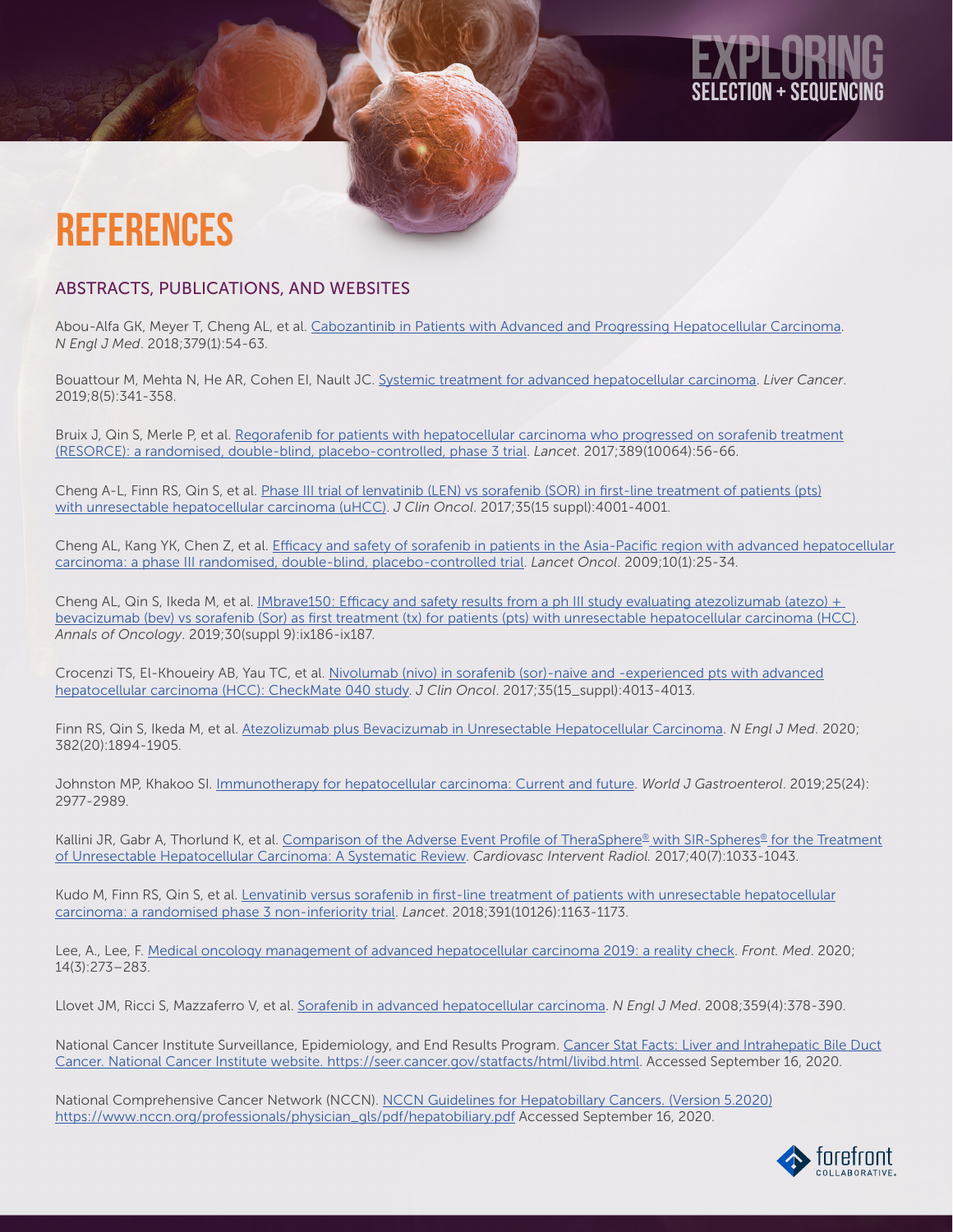# ECTION + SEOUENC

### References (cont.)

National Comprehensive Cancer Network (NCCN). [NCCN Guidelines for Management of Immunotherapy-Related Toxicities.](https://www.nccn.org/) [\(Version 1.2020\). https://www.nccn.org/professionals/physician\\_gls/pdf/immunotherapy.pdf](https://www.nccn.org/) Accessed September 16, 2020.

NCT01658878. [ClinicalTrials.gov website. https://clinicaltrials.gov/ct2/show/NCT01658878.](https://clinicaltrials.gov/ct2/show/NCT01658878) Last updated June 30, 2020. Accessed September 9, 2020.

NCT03434379. [ClinicalTrials.gov website. https://clinicaltrials.gov/ct2/show/NCT03434379](https://clinicaltrials.gov/ct2/show/NCT03434379). Last updated August 6, 2020. Accessed September 8, 2020.

Osoba D, Rodrigues G, Myles J, Zee B, Pater J. [Interpreting the significance of changes in health-related quality-of-life scores](https://pubmed.ncbi.nlm.nih.gov/9440735/). *J Clin Oncol.* 1998;16(1):139-144.

Villanueva A. [Hepatocellular Carcinoma.](https://www.nejm.org/doi/full/10.1056/NEJMra1713263) *N Engl J Med* 2019;380:1450-1462.

Vogel A, Saborowski A. [Current strategies for the treatment of intermediate and advanced hepatocellular carcinoma](https://pubmed.ncbi.nlm.nih.gov/31830641/). *Cancer Treat Rev*. 2020;82:101946.

Wai Ling Khoo TS, Rehman A, Olynyk JK. [Tyrosine Kinase Inhibitors in the Treatment of Hepatocellular Carcinoma.](https://www.ncbi.nlm.nih.gov/books/NBK549199/) *Hepatocellular [Carcinoma \[Internet\]](https://www.ncbi.nlm.nih.gov/books/NBK549199/)*. Brisbane (AU): Codon Publications; 2019.

Yau T, Kang Y-K, Kim T-Y, et al. [Nivolumab \(NIVO\) + ipilimumab \(IPI\) combination therapy in patients \(pts\) with advanced](https://ascopubs.org/doi/abs/10.1200/JCO.2019.37.15_suppl.4012) [hepatocellular carcinoma \(aHCC\): Results from CheckMate 040](https://ascopubs.org/doi/abs/10.1200/JCO.2019.37.15_suppl.4012). *J Clin Oncol*. 2019;37(15\_suppl):4012-4012.

Zhu AX, Finn RS, Edeline J, et al. [Pembrolizumab in patients with advanced hepatocellular carcinoma previously treated](https://pubmed.ncbi.nlm.nih.gov/29875066/) [with sorafenib \(KEYNOTE-224\): a non-randomised, open-label phase 2 trial](https://pubmed.ncbi.nlm.nih.gov/29875066/). *Lancet Oncol*. 2018;19(7):940-952.

Zhu AX, Kang Y, Yen C, et al. [Ramucirumab after sorafenib in patients with advanced hepatocellular carcinoma and increased](https://pubmed.ncbi.nlm.nih.gov/30665869/) α[-fetoprotein concentrations \(REACH-2\): a randomised, double-blind, placebo-controlled, phase 3 trial](https://pubmed.ncbi.nlm.nih.gov/30665869/). *Lancet Oncol*. 2019; 20(2):282-296.

Zhu AX, Kang Y-K, Yen C-J, et al. [REACH-2: A randomized, double-blind, placebo-controlled phase 3 study of ramucirumab](https://ascopubs.org/doi/abs/10.1200/JCO.2018.36.15_suppl.4003) [versus placebo as second-line treatment in patients with advanced hepatocellular carcinoma \(HCC\) and elevated baseline](https://ascopubs.org/doi/abs/10.1200/JCO.2018.36.15_suppl.4003) [alpha-fetoprotein \(AFP\) following first-line sorafenib.](https://ascopubs.org/doi/abs/10.1200/JCO.2018.36.15_suppl.4003) *J Clin Oncol*. 2018;36(15 suppl):4003-4003.

#### SYSTEMIC DRUG APPROVAL AND PRESCRIBING INFORMATION

#### Tyrosine kinase inhibitors (TKIs)

[Cabozantinib \(Cabometyx®\) Prescribing Information.](https://www.accessdata.fda.gov/drugsatfda_docs/label/2020/208692s008lbl.pdf) FDA website. Last updated July 2020. Accessed September 16, 2020.

[Cabozantinib \(Cabometyx®\) Approval Letter](https://www.accessdata.fda.gov/drugsatfda_docs/appletter/2019/208692Orig1s003ltr.pdf). FDA website. January 2019. Accessed September 16, 2020.

[Lenvatinib \(Lenvima®\) Prescribing Information](https://www.accessdata.fda.gov/drugsatfda_docs/label/2020/206947Orig1s012lbl.pdf). FDA website. Last updated February 2020. Accessed September 16, 2020.

[Lenvatinib \(Lenvima®\) Approval Letter.](https://www.accessdata.fda.gov/drugsatfda_docs/appletter/2018/206947Orig1s007ltr.pdf) FDA website. August 2018. Accessed September 16, 2020.

[Regorafenib \(Stivarga®\) Prescribing Information.](https://www.accessdata.fda.gov/drugsatfda_docs/label/2020/203085s013lbl.pdf) FDA website. Last updated June 2020. Accessed September 16, 2020.